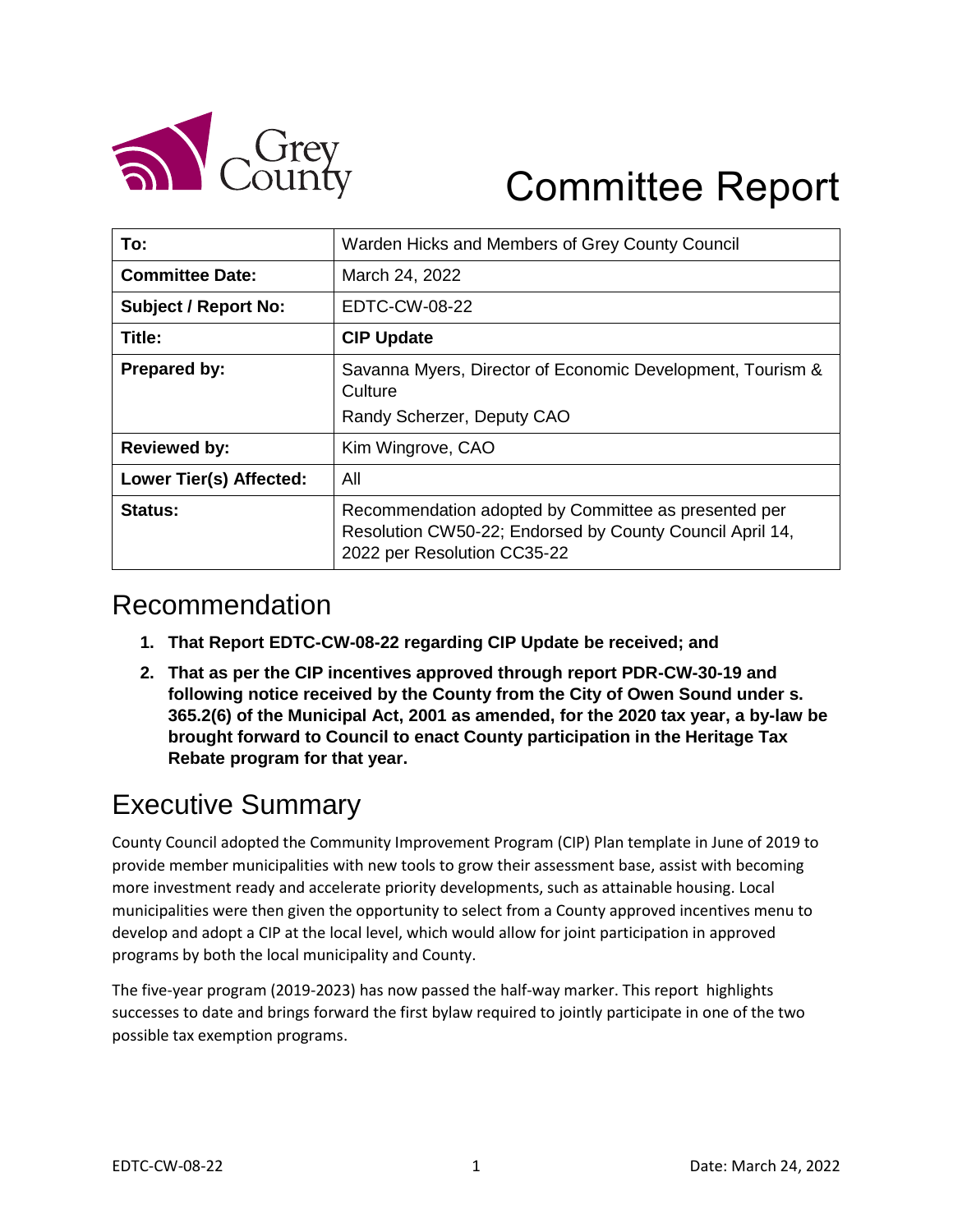# Background and Discussion

With the endorsement of report PDR-CW-30-19, financial support was provided to local municipalities to assist with various incentives to be adopted through the local Community Improvement Plans. This included, financial support for grant programs (up to \$20,000 per year subject to budget approval), as well as other incentives including participating in tax incentives, providing surplus land, and reducing or waiving application fees/development charges.

The five development priority areas in the CIP Program were identified to:

- i. Increase the supply of affordable and attainable housing,
- ii. Increase value added agricultural uses,
- iii. Promote the development, redevelopment and/or conversion of brownfield, vacant, and grey field properties;
- iv. Support downtown improvements, and
- v. Support adaptive re-use of commercial, industrial, and institutional buildings

To enable the five priority areas, an a la carte menu of incentives was endorsed, recommending a mixture of grants, fee waivers and deferrals, tax equivalent financing and surplus land grants.

| <b>Menu of Incentives</b>                    |                                            |
|----------------------------------------------|--------------------------------------------|
| Study & Design Grant                         | Permit/Application Fee Exemption           |
| Development Charge Exemption/Deferral        | <b>Brownfield Tax Assistance Grant</b>     |
| Tax Increment Equivalent Grant               | Vacant Lands Tax Assistance Grant          |
| Heritage Property Tax Relief                 | Housing Rehabilitation & Conversion Grant  |
| <b>Surplus Land Grant</b>                    | Buildings & Land Improvement Grant         |
| Start Up Space Leasehold Improvement Grant   | Vacant Building Conversion/Expansion Grant |
| Façade, Signage & Property Improvement Grant | Destination Infrastructure Grant           |

Since County adoption in 2019, seven of nine member municipalities have adopted a CIP program locally and six municipalities have begun implementing their program leveraging County funds, and in some cases adding their own funds to further enhance. County funds that have not yet been utilized remain in reserves at each municipality. All funds contributed by Grey must be spent by December 31, 2023 or returned to the County at which time staff will prepare a report to Council for consideration of reallocation.

Cumulative Results as of December 31, 2021 are as follows:

| <b>County Funds Contributed</b> | \$540,000 |
|---------------------------------|-----------|
| County Funds Held in Reserve    | \$280,000 |
| Number of Grants Issued         | -89       |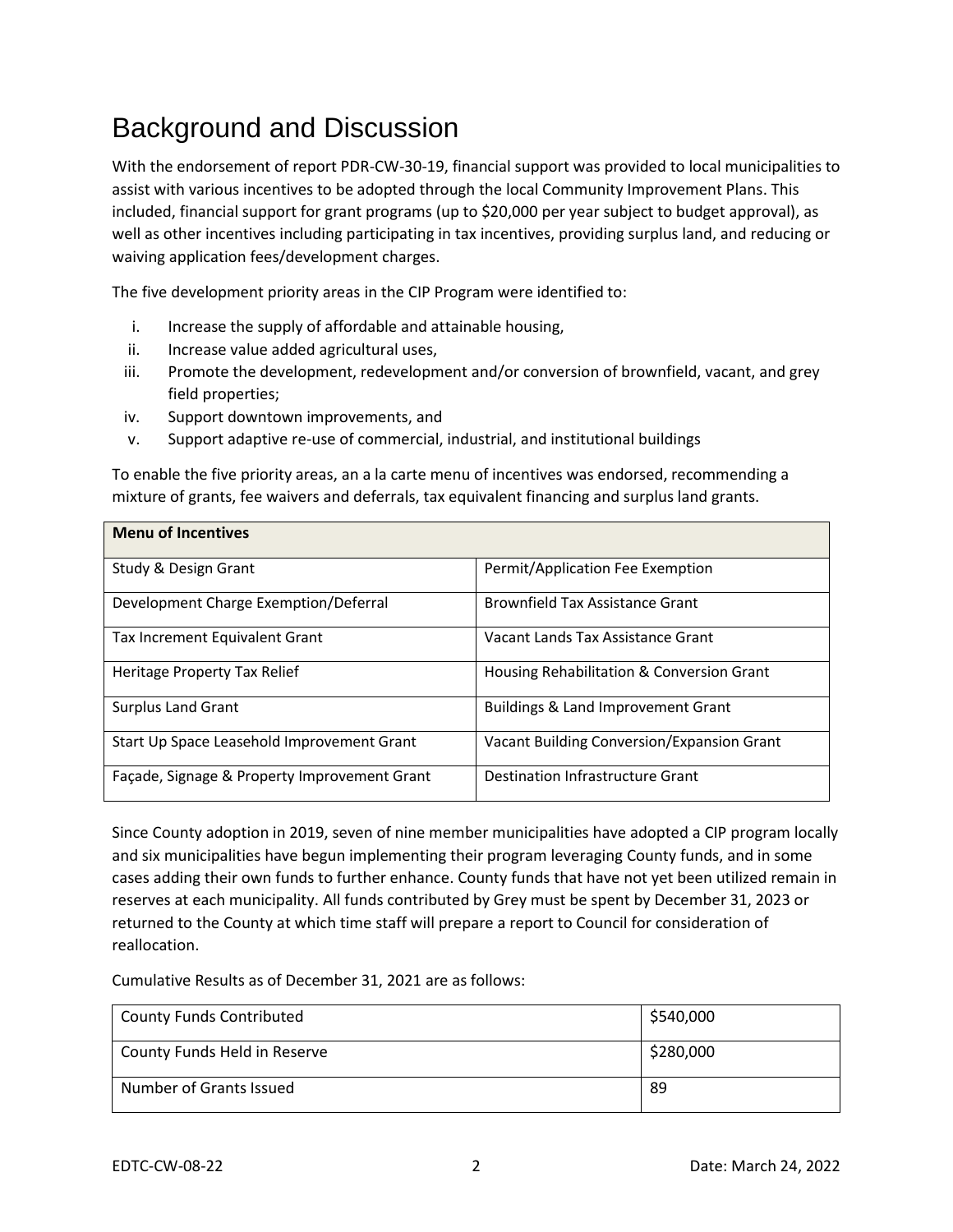| <b>Total Value of Grants Issued</b>          | \$547,932.30   |
|----------------------------------------------|----------------|
| Total Value of Private Funds Contributed     | \$1,693,538.20 |
| Total Value of Investment (Public & Private) | \$2,241,470.50 |

In addition to cash contributions, some municipalities have begun exempting application fees and providing grants in lieu of development charges (DC's) as per the CIP Program. The County has also completed several conditional exemptions of DC's for new purpose-built rental housing units. Furthermore, staff have exempted and/or provided a grant-in-lieu of County DC's in the past for nonprofit housing projects as well the Durham project (i.e. where we have provided housing for projects). To date, a total of 310 rental apartments have been granted a development charge deferral and conditional exemption agreement since Q1/2020 which equates to approximately \$1.3 million in conditionally exempted development charges. Another 189 rental units are pending entering into a deferral and conditional agreement. This means that a total of 500 rental units are either constructed or will be constructed in the very near future.

As per the Municipal Act, two of the approved CIP incentives require a bylaw at both the local level and at the County. These include the Heritage Tax Rebate Program and the Tax Increment Equivalent Grant (TIEG). The City of Owen Sound is currently the only municipality offering the Heritage Tax Rebate to 13 eligible properties. Several municipalities have included the TIEG in their programs, and some are now in early stages of planning for TIEGs to support purpose-built housing and other eligible developments as per the Plan.

With two years remaining in the CIP Program (2022-2023) staff will continue to work with member municipalities to encourage and enable priority development as per the approved plan.

# Legal and Legislated Requirements

Section 365.2(1) of the Municipal Act, 2001 allows a local municipality to establish a program for reductions or refunds of property taxes for eligible heritage properties. Where the local municipality is a lower-tier municipality, section 365.2(6) requires that it give notice to its upper-tier municipality of the amounts of taxes being refunded in a given tax year. Once the upper-tier municipality has received that notice, section 365.2(7) authorizes the upper-tier municipality to enact a by-law to give a similar reduction or refund of taxes for that year.

# Financial and Resource Implications

The City has given the County the notice required under the Municipal Act with respect to its Heritage Tax Rebate amounts for 2020. These amounts reflect a 20% rebate of City taxes for eligible properties, totaling \$15,184.00. An equivalent 20% County tax rebate for 2020 would be \$3,975.53. To give such a rebate County Council will need to enact a by-law authorizing that rebate.

The cash contribution of \$20,000 per year (2019-2023) is included for Council consideration annually through the economic development capital budget. Additional approved incentives are not included in the annual budget as they are brought forward on a case-by-case basis and considered by the County as lost revenue rather than a budgeted expense. As such, following approval of the bylaw, the County